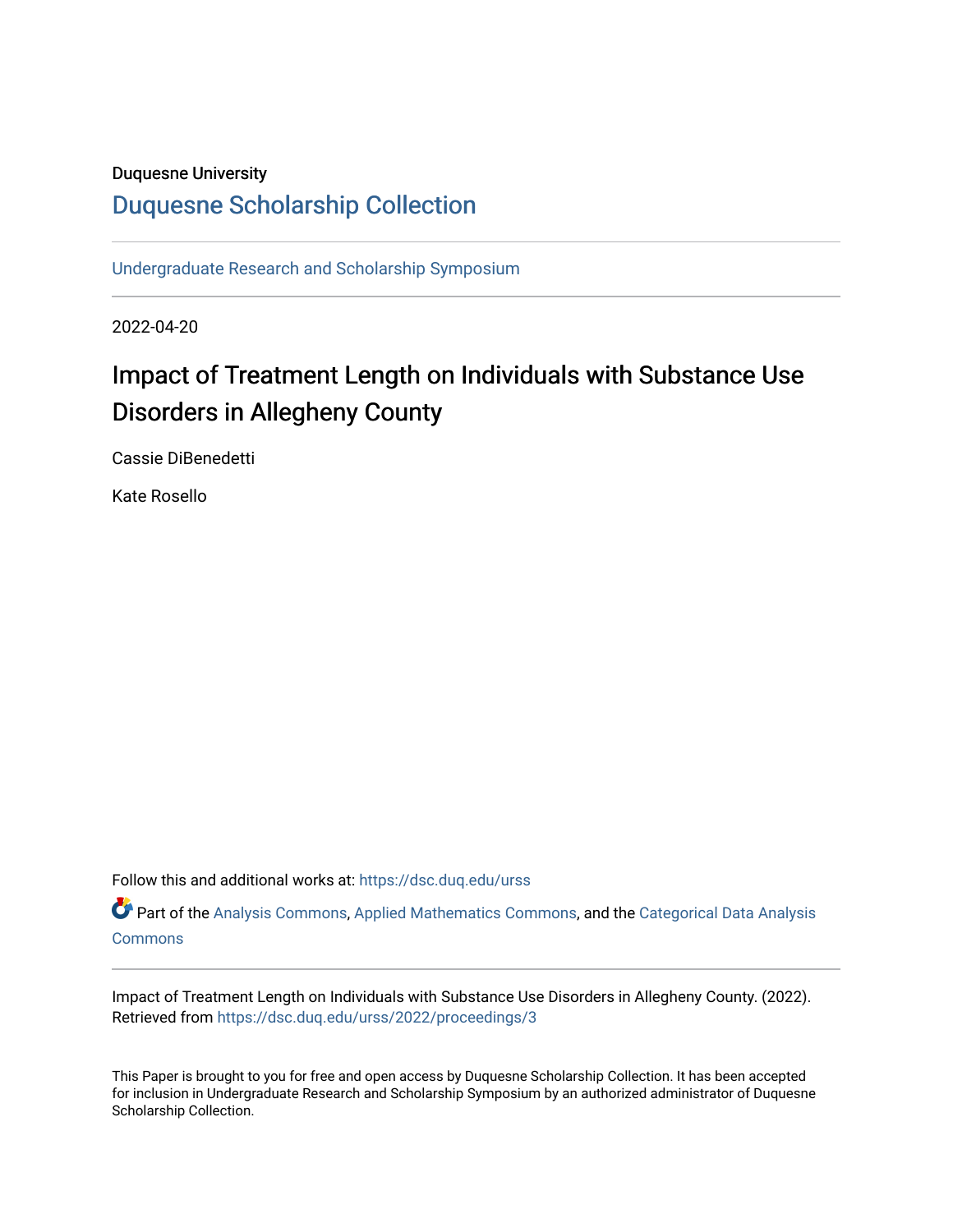# Impact of Treatment Length on Individuals with Substance Use Disorders in Allegheny County

Cassie DiBenedetti<sup>1</sup> and Kate Rosello<sup>1</sup> Faculty Advisor: Rachael Miller Neilan, Ph.D.<sup>1</sup>

<sup>1</sup>Department of Mathematics and Computer Science, Duquesne University, Pittsburgh, PA

#### Abstract

Auberle social services is opening the Family Healing Center (FHC), a level 3.5 treatment program in Pittsburgh, PA that provides housing and 24-hour support for families struggling with opioid addiction. We partnered with Auberle to study characteristics of individuals receiving level 3.5 treatment and to determine whether longer treatment lengths correlate with fewer adverse outcomes.

We obtained data from the Allegheny County Department of Human Services on 2,016 individuals admitted to level 3.5 treatment in 2019. The data included birth year, race, gender, admittance date, discharge date, and Children Youth and Family (CYF) incidents before and after treatment. We categorized the population into three groups based on length of treatment  $($  <14, 14-30, and 30+ days). We applied statistical tests to determine significant demographic differences between the groups. Additionally, we measured the impact of treatment in each group by examining the change in CYF incidents before and after treatment.

Results show that the average age of individuals in each group increased with treatment length. The group that persisted in treatment 30+ days contained a higher percentage of Black/African American individuals (33%) than the other two groups (22-23%). We found that the frequency of CYF cases decreased after treatment across all groups, with the largest decrease observed in the group with 30+ days of treatment. Additionally, we observed that the frequency of CYF placements after treatment decreased as treatment length increased.

These results will help Auberle better understand characteristics of individuals served by the FHC and demonstrate the positive impact of persistence in a treatment program.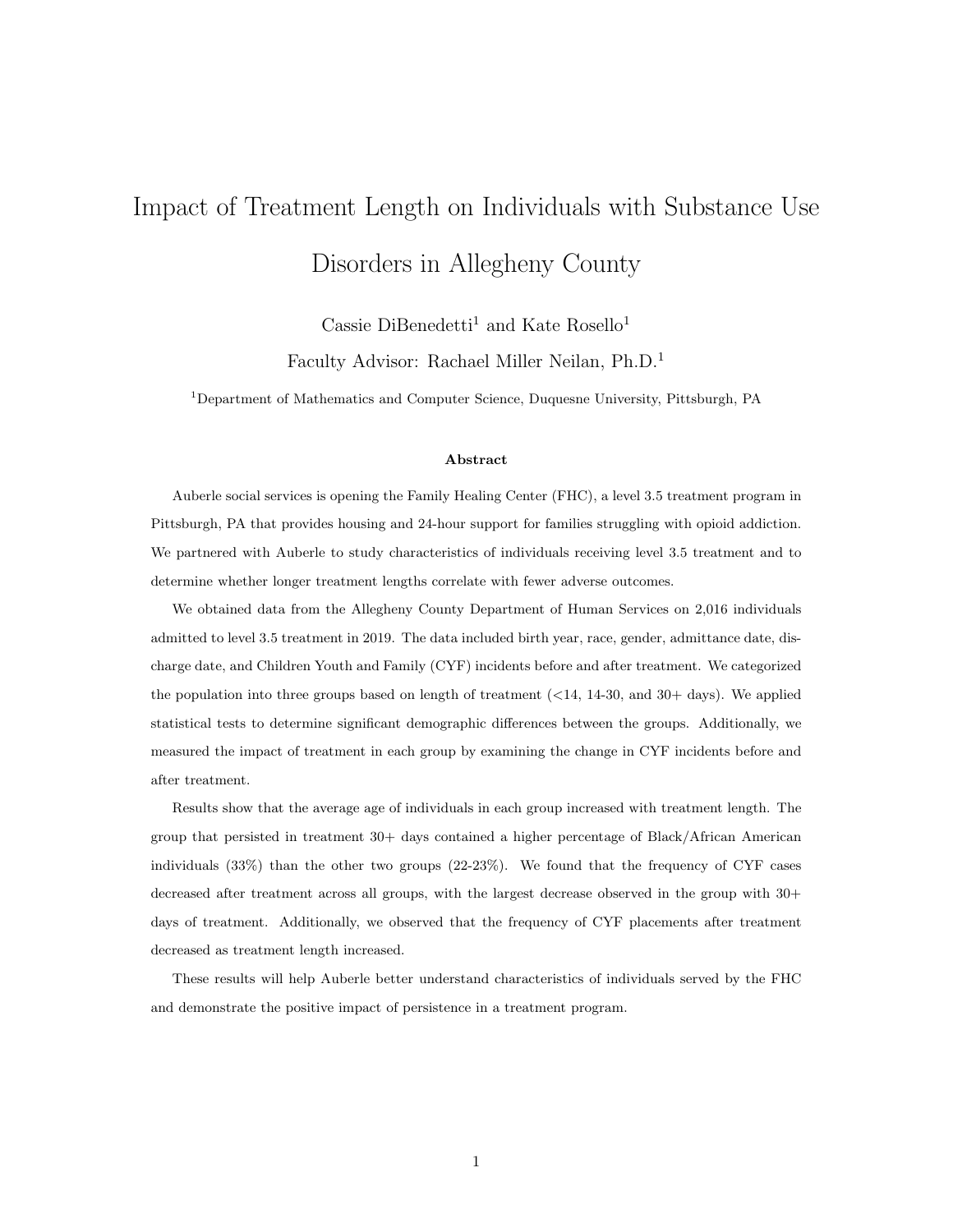#### 1 Background

Since the 1990s, the opioid epidemic has negatively impacted the United States. Responses to this conflict naturally focus on directly treating individuals with Substance Use Disorders (SUDs). However, there is considerably less professional attention toward restructuring family dynamics of caregivers with SUDs even when the family experiences adverse effects [1]. In 2017 alone, 2.2 million children were affected by the opioid epidemic in the United States [3]. As seen in Figure 1, the prevalence of parental alcohol or drug use as an identified condition of a child's home removal has risen 20.4% in the past two decades [4].

Among the state of Pennsylvania's child removals, 32.4% were SUD-associated in 2019, well surpassing the national average at the time [4]. The rate of opioid deaths in Allegheny County alone has continually grown over 15% from 2018-2020 [5]. This statistic coupled with the lack of support for families affected by SUDs has prompted the Pennsylvania Department of Drug and Alcohol Abuse to promote and prioritize the development of family-centered SUD treatment [6].

Auberle, a nonprofit social services organization located in Pittsburgh, Pennsylvania, has developed a driven team actively responding to this pressing request. With a mission of providing positive outcomes for strong individuals, families, and communities, Auberle's trauma-informed care programs cover a deep myriad of services, including teen youth and foster care, housing, behavioral health services, and employment services [7].

Currently, Auberle is preparing to open the Family Healing Center (FHC) in June of 2022. Located in Mount Oliver, this facility hopes to diminish the likelihood of childrens' separation from their families due to SUDs. Specifically, the FHC will admit families with a caregiver qualifying for level 3.5 treatment for opioid addiction. In Pennsylvania, level 3.5 treatment is an intense, regulated level of care without hospital admittance. Typical 3.5 treatment includes a certified recovery specialist as well as a counselor or therapist.



Figure 1: Growing rate of SUD-related child removals from 2010-2019 [4]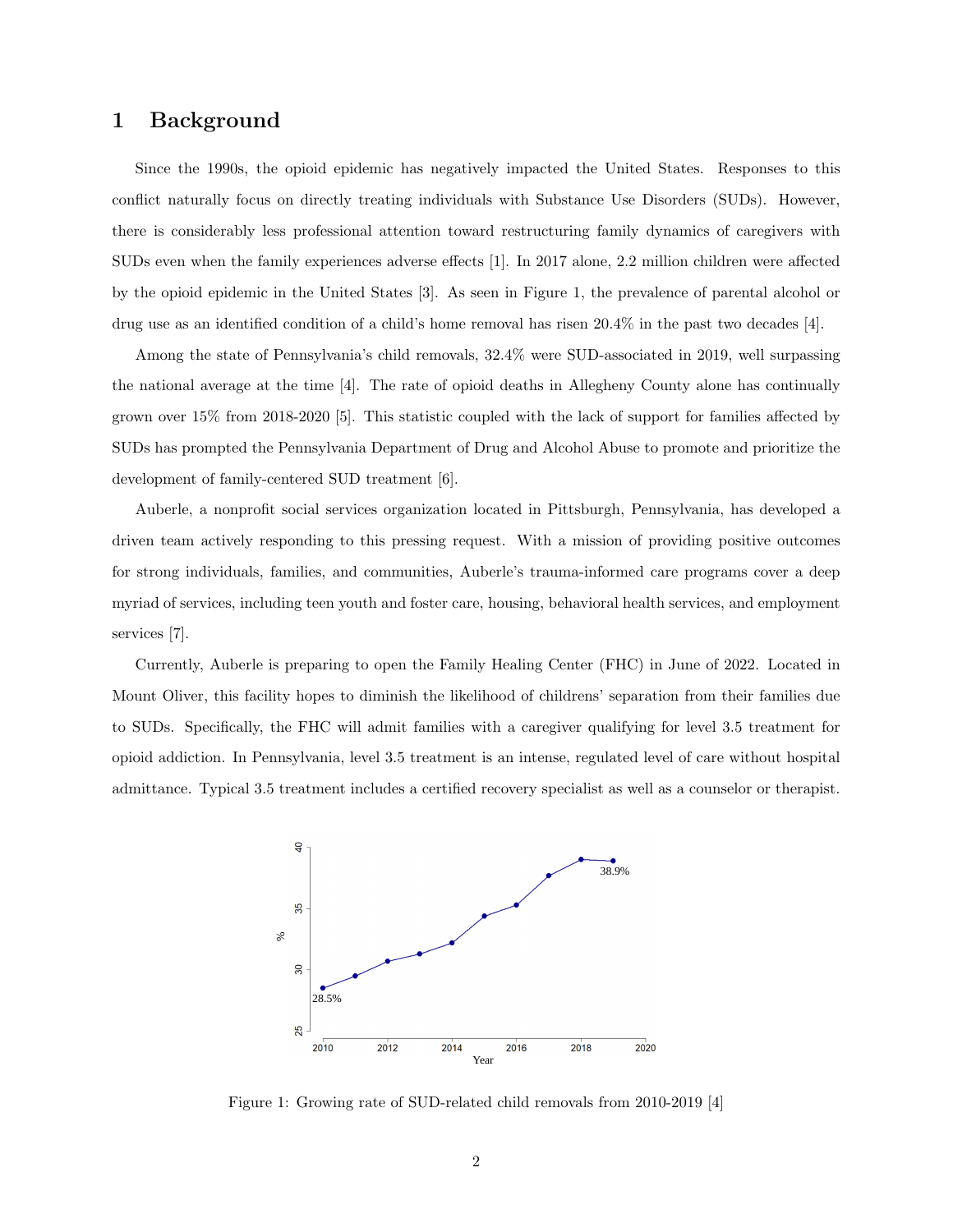In addition to these services, the FHC will also provide a family support specialist, onsite childcare services, evidence-based parent support programs, and even transportation services for families. Auberle considers a family member as *any* individual residing in the same home as the admitted adult. Further, the FHC will consider any individual between the ages of 0 and 18 as a child. The FHC will accept up to and including 4 children for each family. Therein, these generalizations for admittance are unique facets of the FHC that remove common barriers for families in need.

As previously mentioned, the FHC aims to treat caregivers with SUDs and simultaneously strengthen family structures so children are safe remaining in their homes following treatment. In other words, the FHC would like to diminish the occurrence of Children, Youth, and Family (CYF) incidents in Southwestern Pennsylvania. Throughout this project, CYF incidents are distinguished using the following terminology:

- A CYF case entails an active, open case following alleged reports, claims, or alarming instances that give rise to further investigation.
- A CYF placement is more severe and may result in a child's removal from his or her home prior to placement into foster or relative care.

In our project, we explore the impact of level 3.5 treatment programs on both CYF cases and placements.

# 2 Project Objective

This study examines the demographics of individuals with SUDs who received level 3.5 treatment in Allegheny County in 2019. We divided the population into three groups based on length of time in treatment and compared demographics across these groups to identify key characteristics of those who persisted in treatment. Finally, we measured the impact of level 3.5 treatment on CYF cases and placements and evaluated how these measures differ based on treatment length.

# 3 Methodology

#### 3.1 Data

We obtained data from the Allegheny County Department of Human Services on 2,016 individuals who received level 3.5 treatment in Allegheny County in 2019. This data included the following information for each individual:

• Birth year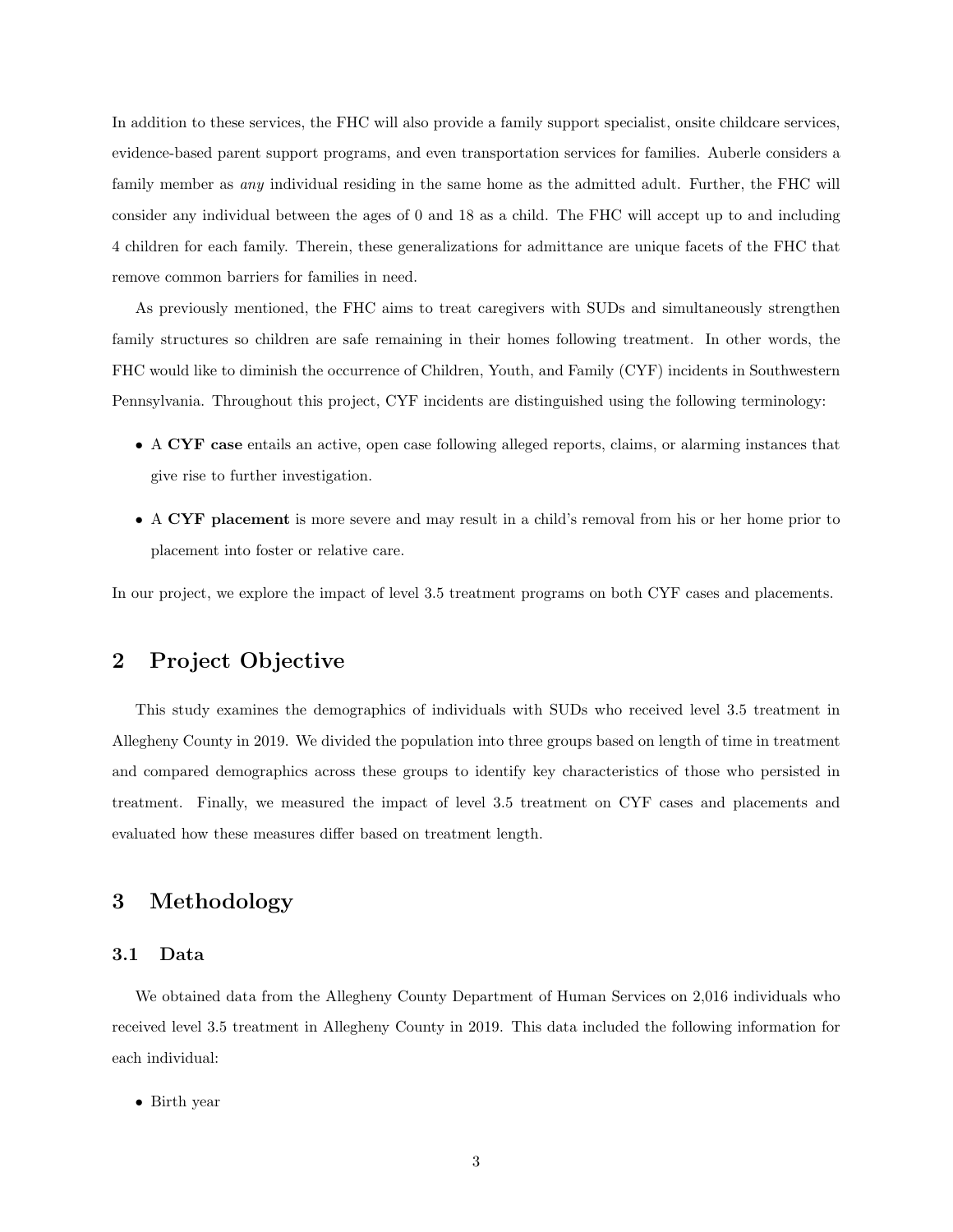- Race
- Gender
- Date on which the individual was admitted into treatment
- Date on which the individual was discharged from treatment

Using the data, we calculated the following information for each individual:

- Age, and
- Length of treatment (i.e., length of time between admittance and discharge dates).

Individuals in our population were categorized into one of three treatment groups based on length of treatment. The groups were defined as less than 14 days in treatment, 14 to 30 days in treatment, and more than 30 days in treatment. These categorizations were determined based on discussions with Auberle and further investigations of the data set. Specifically, treatment lengths less than 14 days were indicative of a failed treatment program. The shortest level 3.5 treatment program is 14 days, but many programs can exceed 4-6 months. Figure 2 displays the frequency of treatment lengths among our population. There is a considerable drop in number of individuals who persisted in treatment beyond 30 days, thus we opted to place these individuals into a single group.



Figure 2: Histogram showing the distribution of treatment lengths within our population. The population was divided into three treatment groups based on treatment length: < 14 days (green bar), 14–30 days (orange bar), 30+ days (purple bars).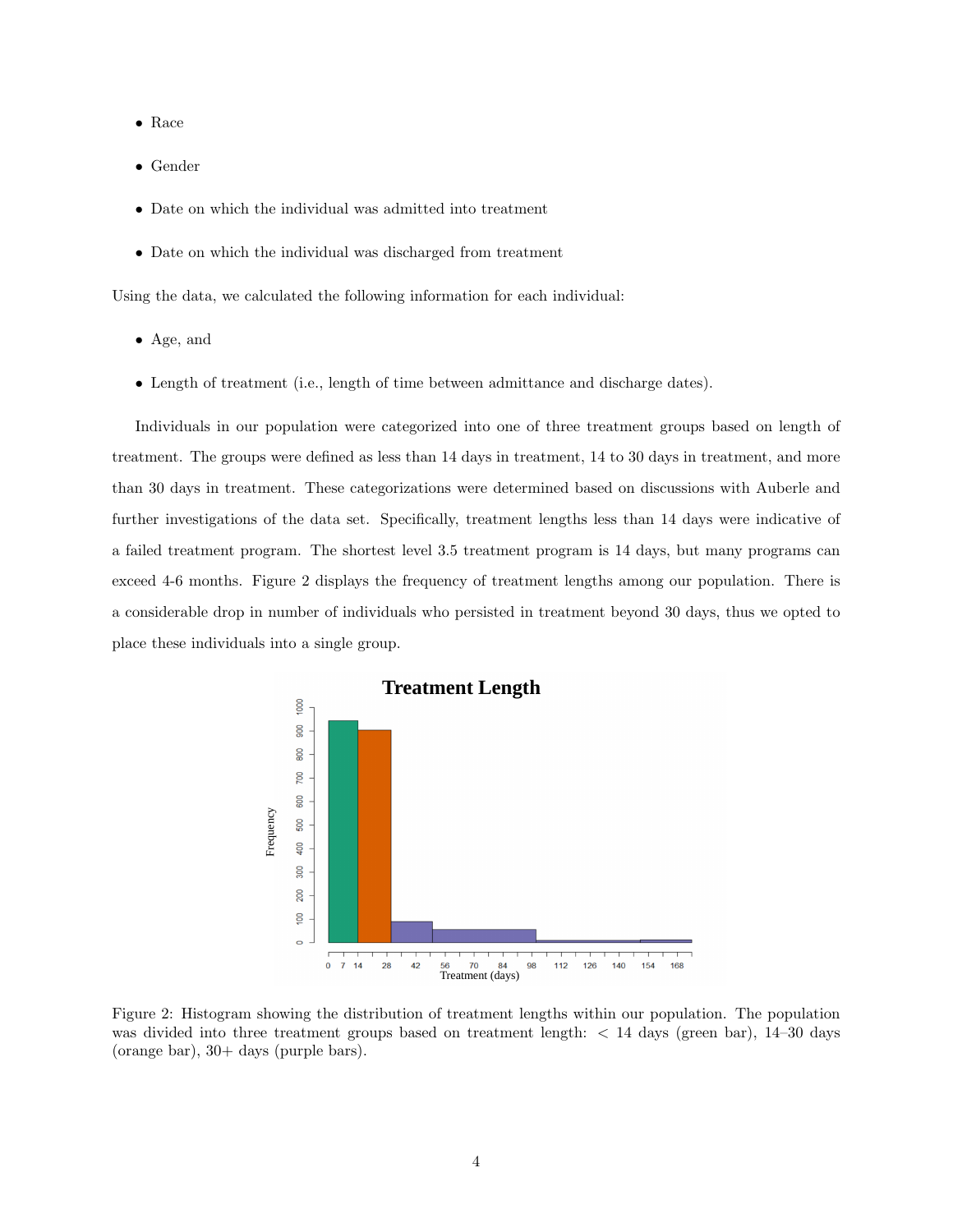#### 3.2 Procedures

First, we applied statistical tests to determine if there were significant differences in race, gender, and age across the three treatment groups. All tests resulting in  $p < 0.05$  were considered statistically significant. All statistical tests were implemented using statistical software R. [2]

Chi-squared tests were used to evaluate differences in race and gender, non-continuous variables, across the three groups. Chi-squared test values were obtained in R using the chisq.test() function and the formula

$$
\chi^2 = \sum \frac{(O_i - E_i)^2}{E_i}
$$

where  $E_i$  is the expected value and  $O_i$  is the observed value. After performing the Chi-squared tests, variables resulting in significant p-values were further analyzed. Specifically, additional Chi-squared tests were applied pairwise to the groups to determine statistical significance in race and gender. The Bonferroni correction was used in this step to account for multiple comparisons being executed. The Bonferroni corrected p-value is calculated by dividing the original  $p$ -value by the number of analyses on the dependent variable.

One-way analysis of variance (ANOVA) test was performed to evaluate differences in age, a continuous variable, across the three treatment groups. Within R, the ANOVA test was applied using the hypotheses

$$
H_0: \mu_1 = \mu_2 = \mu_3
$$
  
H<sub>1</sub>: at least one population mean is different from the rest.

The F-value for the ANOVA test was obtained in R using

$$
F=\frac{MSR}{MSE}
$$

where MSR represents the regression mean square and MSE represents the Error Mean Square.

Second, we evaluated the impact of treatment on CYF cases by comparing the percentage of individuals with a CYF case before treatment to the percentage of individuals with a CYF cases after treatment. The same was done with CYF placements. These percentages were graphed and we compared the results across the three treatment groups.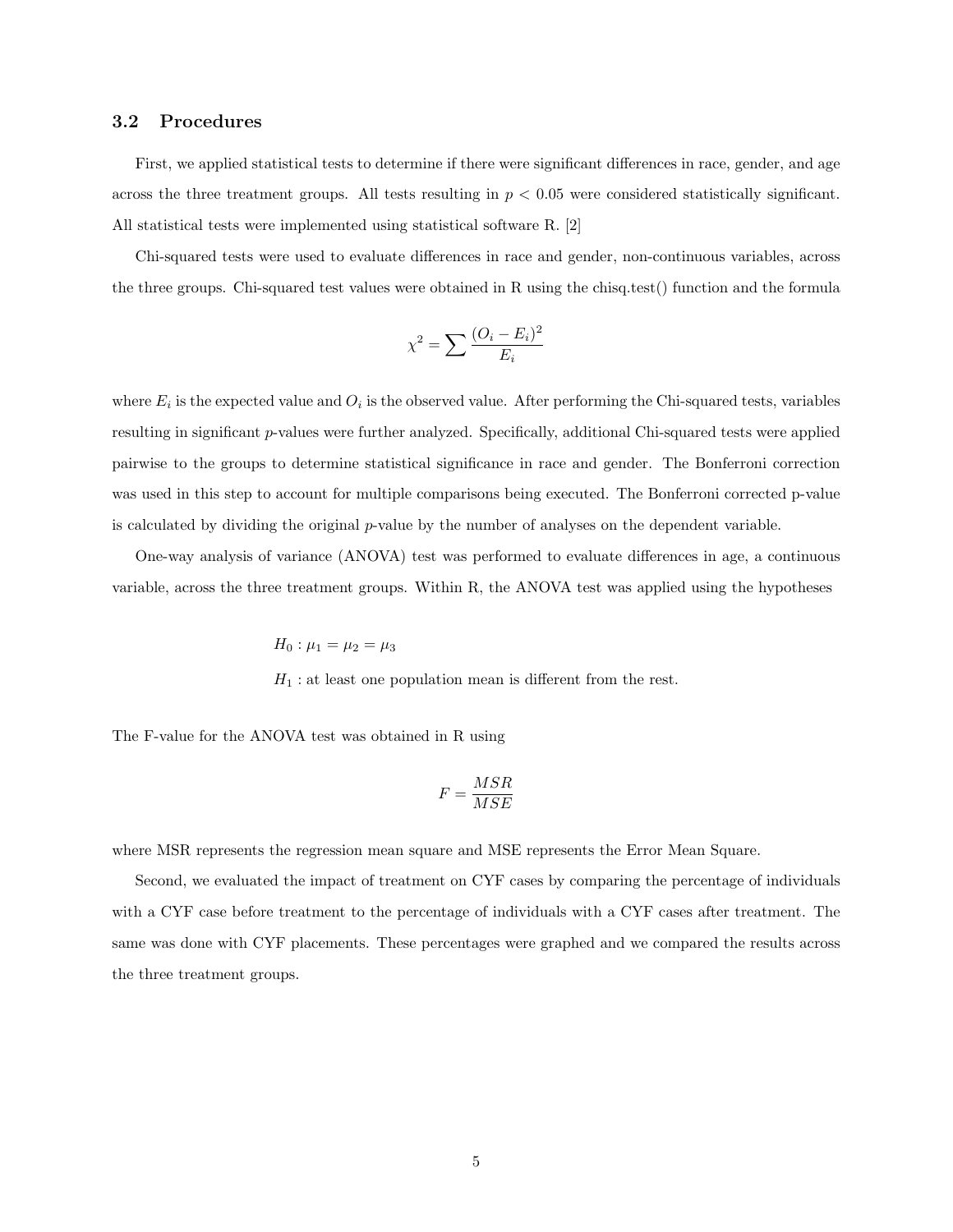# 4 Results

#### 4.1 Demographic Summary of Population

Our population consisted of 2,016 individuals who received level 3.5 treatment in Allegheny County in 2019. We found that the majority (1,351 individuals, 67%) of this population was male (Figure 3). Furthermore, approximately 75% of the population was White (1,525 individuals) and 24% (477 individuals) was Black/African American. Less than 1% (14 individuals) of the population that were identified as Other/No Data (Figure 4). The age of individuals within our population ranged from 16 to 77 years with a mean age of 40.25 years. The highest frequency of age values was between 30-40 years (Figure 5).



Figure 3: Pie chart summarizing the gender of individuals who received level 3.5 treatment in 2019



Figure 4: Pie chart summarizing the race of individuals who received level 3.5 treatment in 2019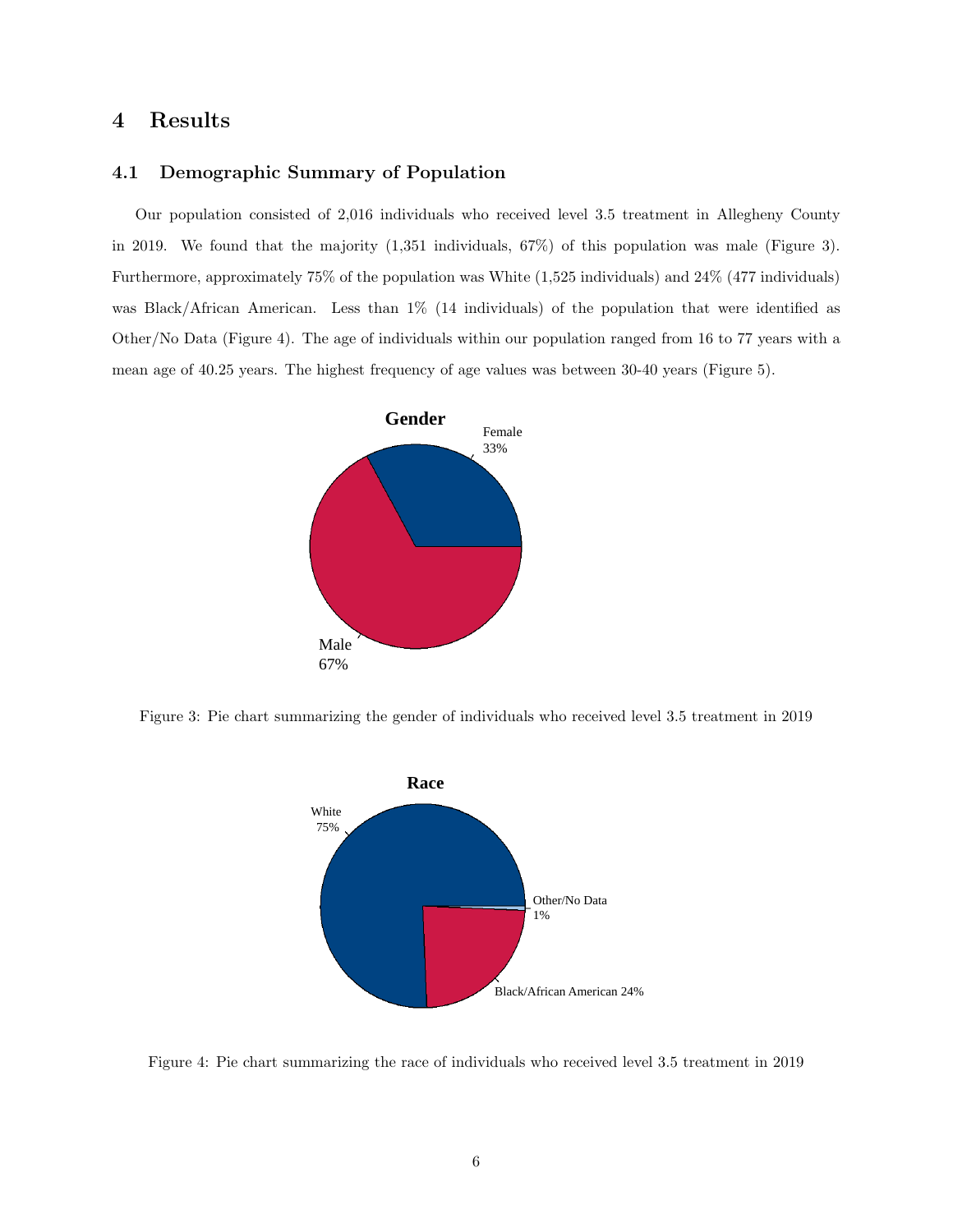

Figure 5: Histogram displaying the distribution of ages of individuals who received level 3.5 treatment in 2019

#### 4.2 Demographic Differences across Treatment Groups

Upon dividing our population into three treatment groups, we found 945 (46.9%) individuals did not persist in treatment beyond 14 days. Additionally, we found 921 (45.68%) individuals remained in treatment between 14 to 30 days, and the remaining 150 (7.44%) spent 30 or more days in treatment.

Results from the statistical analyses of race, age, and gender across all three treatment groups are displayed in Table 1. There were statistically significant differences in race and age across the treatment groups  $(p < 0.05)$ . Post-hoc tests revealed a significantly higher percentage of Black/African American individuals in the 30+ treatment group compared to the other two groups. Age increased as treatment length increased; therefore, on average, older individuals were more likely to remain in treatment beyond 30 days. Gender did not vary significantly across the three groups.

| Variable               | $<$ 14 days<br>$(n = 945)$ | 14-30<br>days<br>$(n = 921)$ | $30+$ days<br>$(n = 150)$ | Significance<br><b>Test</b> | <i>p</i> value |
|------------------------|----------------------------|------------------------------|---------------------------|-----------------------------|----------------|
| Race $[\%]$            |                            |                              |                           |                             |                |
| White                  | 75.76                      | 76.98                        | 66.66                     | $\chi^2 = 12.034$           | 0.0171         |
| Black/African American | 23.17                      | 22.58                        | 33.33                     |                             |                |
| Other/No Data          | 1.06                       | 0.43                         | $\Omega$                  |                             |                |
| Age [mean, $(sd)$ ]    | 39.42<br>(10.16)           | 40.97<br>(11.09)             | 41.07<br>(11.27)          | $F = 5.348$                 | 0.00483        |
| Gender [%]             |                            |                              |                           |                             |                |
| Male                   | 66.88                      | 66.45                        | 71.33                     | $\chi^2 = 1.4066$           | 0.4949         |
| Female                 | 33.12                      | 33.55                        | 28.66                     |                             |                |

Table 1: Comparison of demographics across treatment groups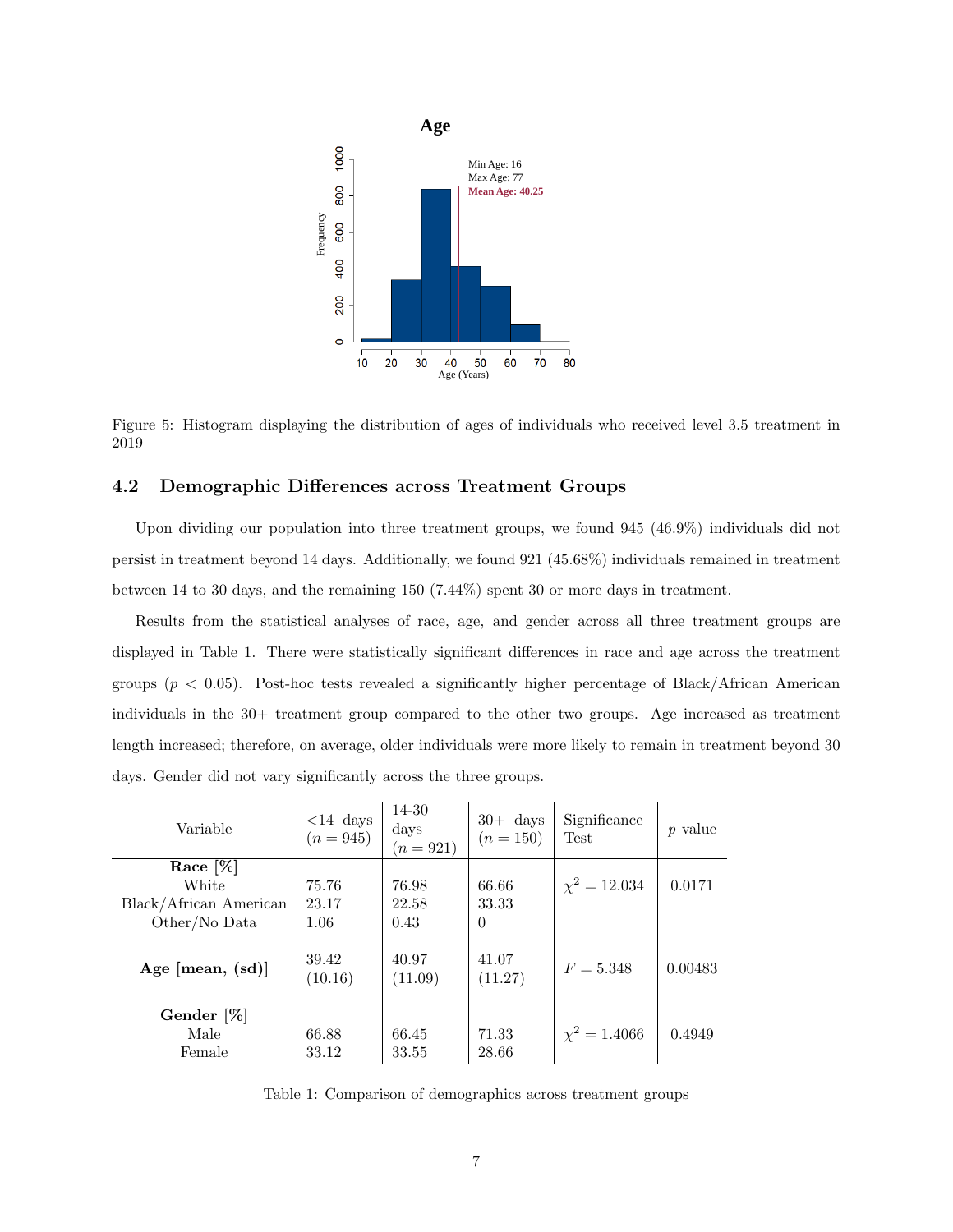#### 4.3 Impact of Treatment on CYF Cases

We found that longer treatment lengths corresponded to decreased rates of CYF cases and placements. Figure 6 illustrates the change in the percentage of individuals with a CYF cases before and after treatment for each of the treatment groups. All treatment groups experienced a decrease in CYF cases after treatment compared to before treatment; however, the largest decrease in percentage values occurred in the 30+ days group. Among individuals who spent more than 30 days in treatment, the percentage of individuals with a CYF case after treatment dropped 2.67% (12.67% pre-treatment to 10% post-treatment).

Additional focus was placed on the subset of individuals in our population with a CYF case prior to treatment. Figure 7 shows that among these individuals, the rate of CYF cases after treatment decreased across all groups. Notably, the group with 30+ days in treatment experienced the smallest rate of CYF cases after treatment.

#### 4.4 Impact of Treatment on CYF Placements

As we continued to focus on the subset of individuals in our population with a CYF case prior to treatment, we found similar results related to CYF placements. Figure 8 shows that among this subset of the population, the rate of CYF placements after treatment decreased as treatment length increased. Similar to our earlier results, the group with the lowest rate of CYF placements after treatment was the group with 30+ days in treatment.



Figure 6: Percent of individuals with a documented CYF case pre and post treatment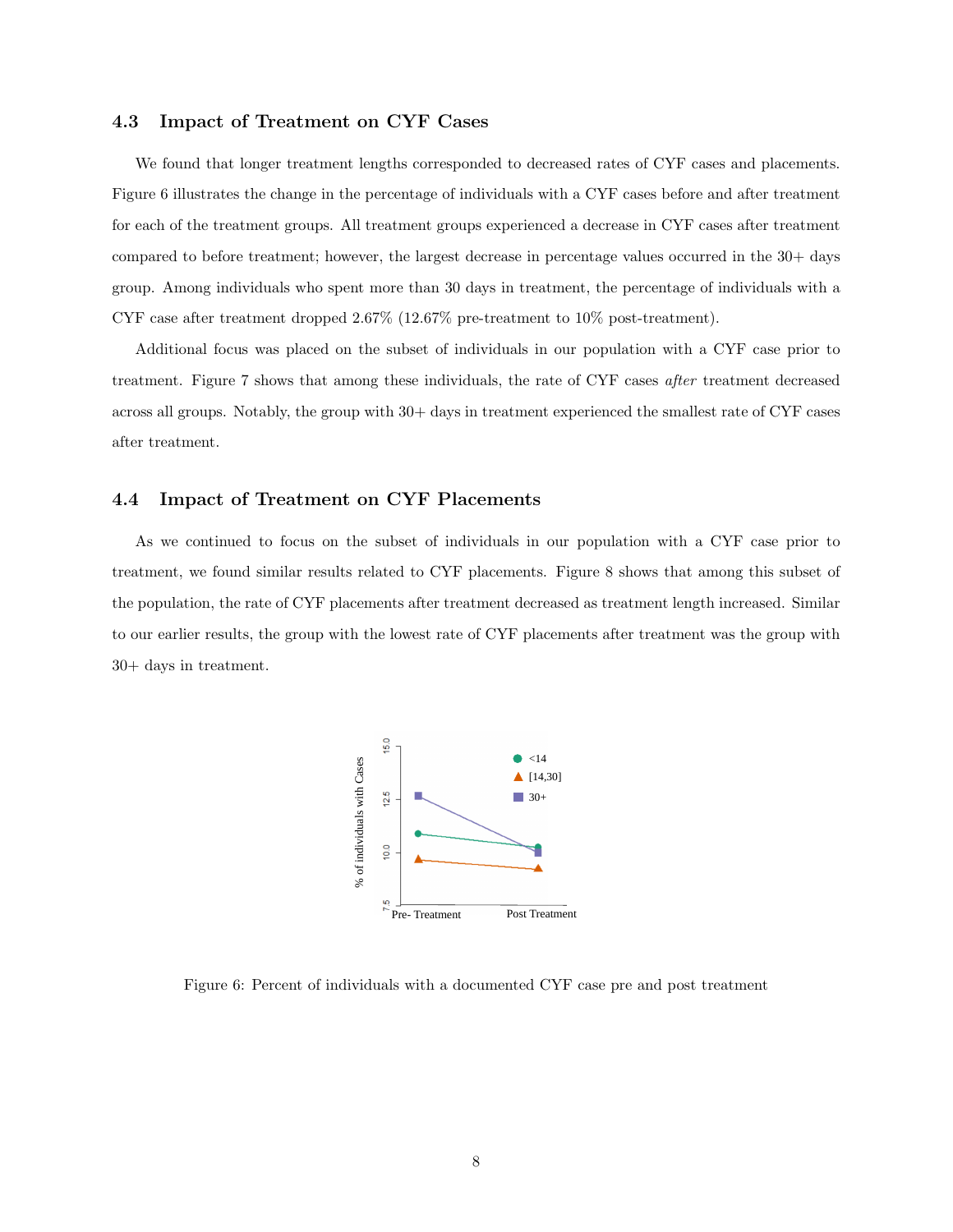

Figure 7: Percent of cases following treatment among subset of individuals with a pre-treatment CYF Case



Figure 8: Percent of placements following treatment among subset of individuals with a pre-treatment CYF Case

# 5 Concluding Remarks

In summary, our results revealed that the individuals who used level 3.5 treatment in Allegheny County in 2019 were predominately male and predominately white. The average age of individuals in this population was 40 years. However, after analyzing the length of time these individuals spent in treatment, we found that individuals who persisted in treatment beyond 30 days are on average older and more likely to be Black/African American than those in shorter treatment programs.

Our results also revealed that individuals who persisted in treatment beyond 30 days consistently experienced fewer adverse outcomes related to CYF cases and placements. Specifically, the largest decrease in the percentage of individuals with a CYF case before versus after treatment was observed in the treatment group that persisted beyond 30 days. Further analyses focusing on only individuals with a CYF case before treatment showed reduced rates of CYF cases and placements after treatment in all groups. However, the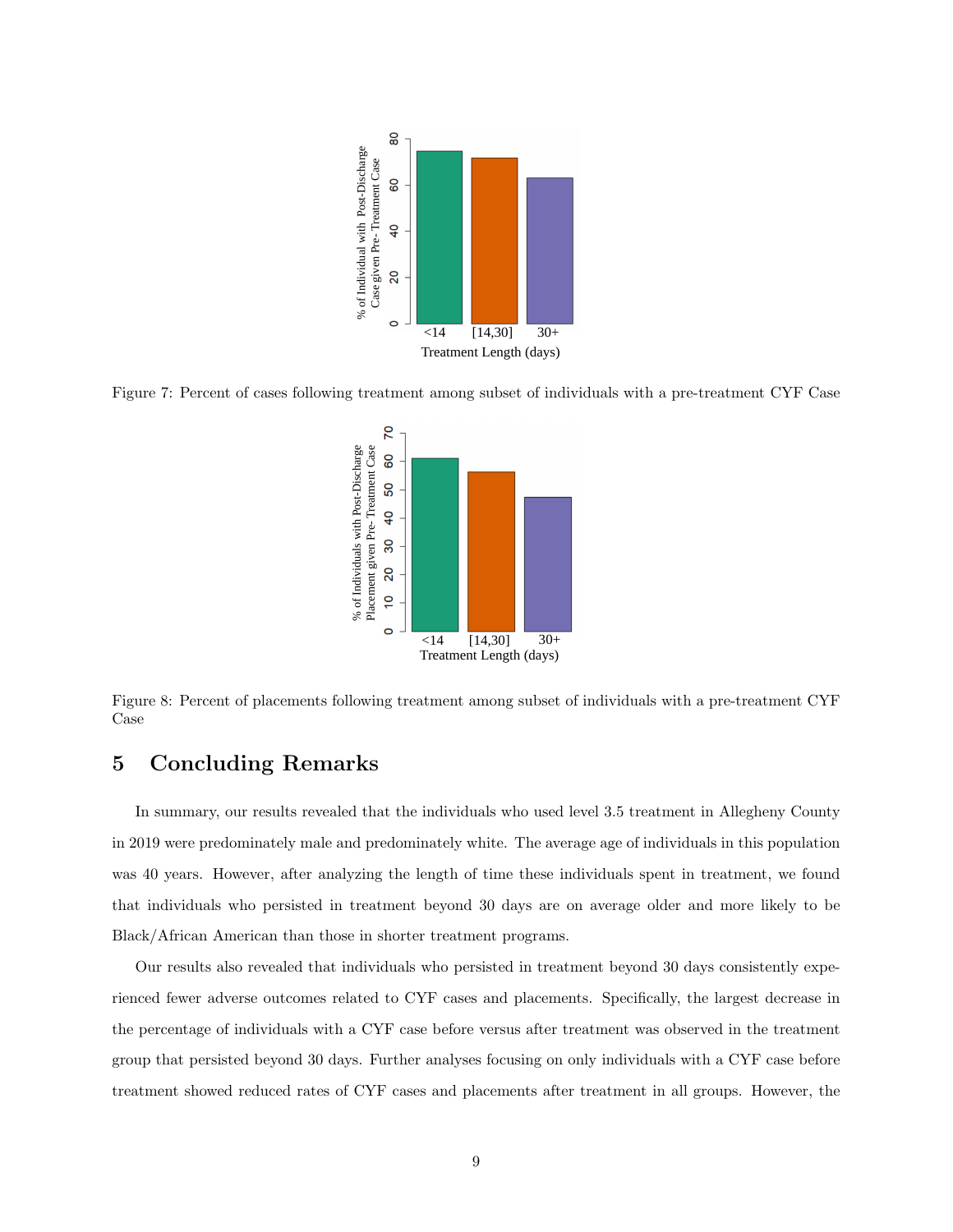largest decrease was again observed in the group that persisted in treatment beyond 30 days.

A limitation of our study is that the data on each individual's CYF history was restricted to the one-year period before and after treatment. While this limitation has no impact on the outcome of this research, future work could seek the long term  $(>1 \text{ year})$  impact of level 3.5 treatment on families.

The results of this study will help Auberle better understand the demographic characteristics of individuals served by the FHC, and also demonstrate the positive impact of persistence in a treatment program.